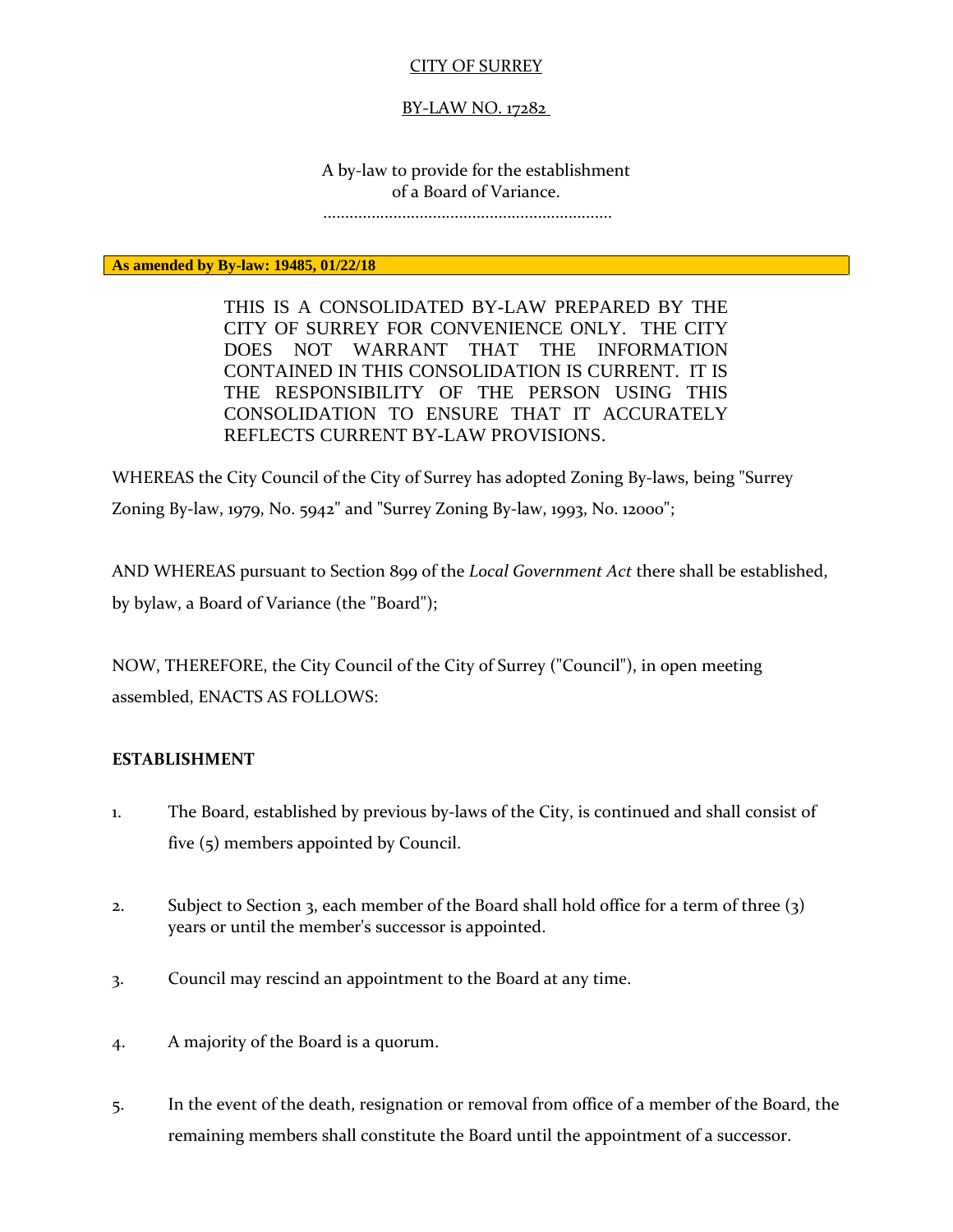- 6. Members of the Board shall not receive compensation for their services other than allowances for actual expenses reasonably and necessarily incurred in the performance of their duties. Council shall include in its annual budget the funds necessary to pay for the costs of the Board.
- 7. The members of the Board must elect one of their members as Chair on an annual basis. The Chair may appoint a member of the Board as acting chair to preside in the absence of the Chair.

# **APPEAL PROCESS & FEES**

- 8. The Board shall hear and determine applications as specified under Section 901 and Section 902 of the *Local Government Act*.
- 9. Any person who wishes to exercise the right of application before the Board shall deposit with the City Clerk a notice of application which shall state the description of the property which is the subject of the application, the grounds of application, supporting documentation, and contact information of the applicant or applicant's agent.
- 10. A notice of application received less than twenty (20) days prior to the next scheduled hearing of the Board will be considered at the subsequent hearing of the Board.
- 11. Every person submitting a notice of application to the Board shall pay to the City, at the time of application, the application fee as set out in Schedule E of "Surrey Fee Setting By-law, 2001, No. 14577", as amended (the "Fee Setting By-law"). A notice of application will not be processed or referred to the Board unless and until proof of payment has been provided to the City Clerk.
- 12. An application may only be deferred once at the request of the applicant. Subsequent requests for deferment will require payment of the application fee by the applicant as set out in Schedule E of the Fee-Setting By-law.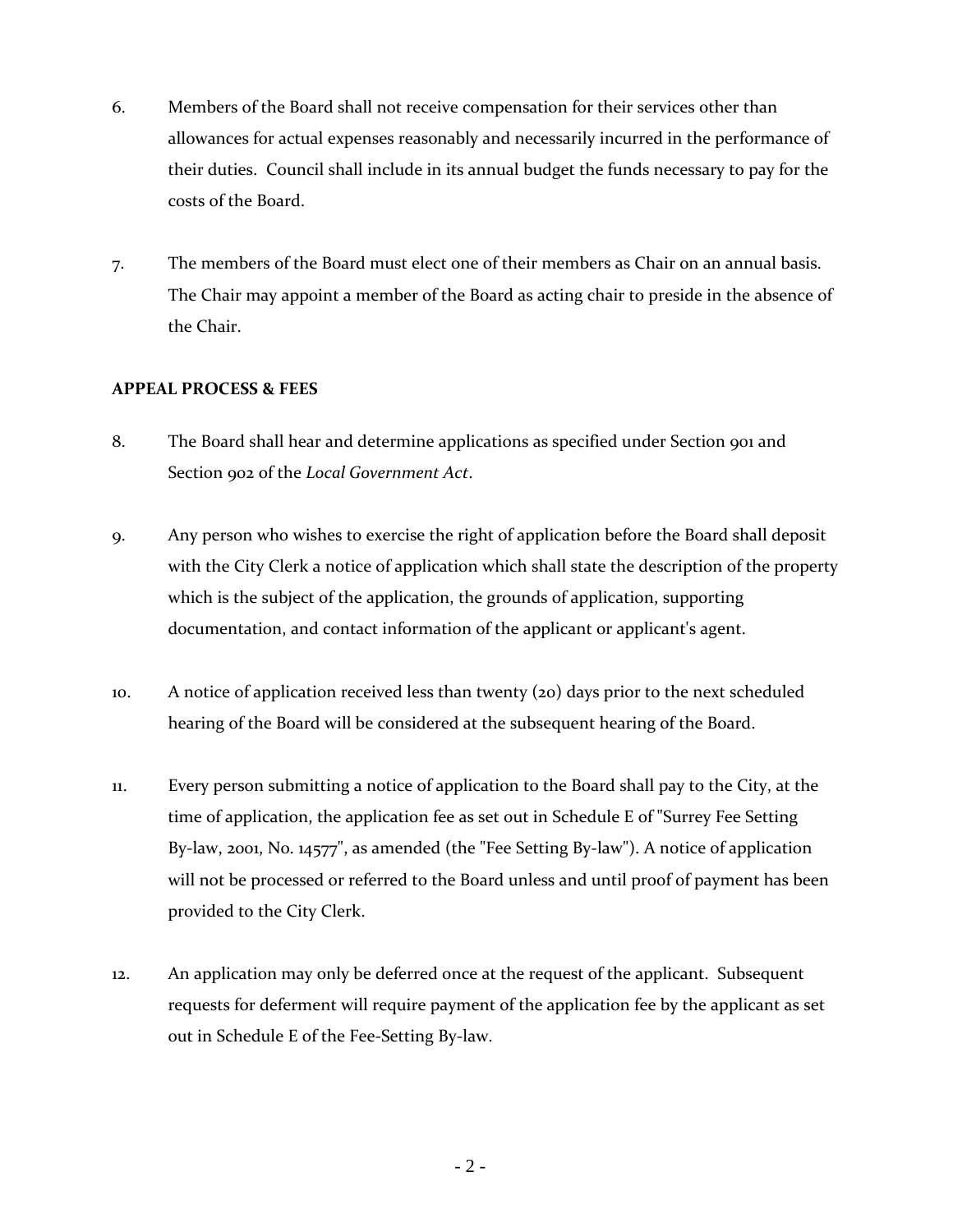- 13. Rebates of a portion of the application fee shall be made according to the following conditions:
	- (a) After a notice of application has been received, but prior to initiation of the public notification process, a 90% rebate shall be made to the person who paid the application fee if an appeal to the Board is unnecessary, or if an appeal is withdrawn.
	- (b) After a notice of application has been received, and following commencement of the public notification process, but prior to the hearing of an application by the Board, a 50% rebate shall be made to the person who paid the application fee if an appeal to the Board is unnecessary, or if an appeal is withdrawn.
	- (c) After the hearing of an application, the applicant is not entitled to a rebate of the application fee.

# **SECRETARY DUTIES**

- 14. The Secretary to the Board (the "Secretary") shall be appointed by the City Clerk. In addition to recording the decisions of the Board at its meetings, the Secretary shall:
	- (a) receive notices of application and present them to the Board;
	- (b) cause such notices of application or of meetings of the Board to be published or served as directed by the Board or its Chair;
	- (c) prepare, maintain and preserve the minute book and other business of the Board;
	- (d) notify applicants and City officials, in writing, of the decisions of the Board; and
	- (e) perform such other duties as are customary to the office of the Secretary.
- 15. The Secretary shall examine the notices of application as submitted and may request applicants to furnish further information as may be necessary for the proper understanding of the nature of the application.
- 16. The Secretary shall notify the Chair and Board members of a notice of application one week prior to the hearing of the application. Five business days notice of the hearing shall be mailed or otherwise delivered by the Secretary: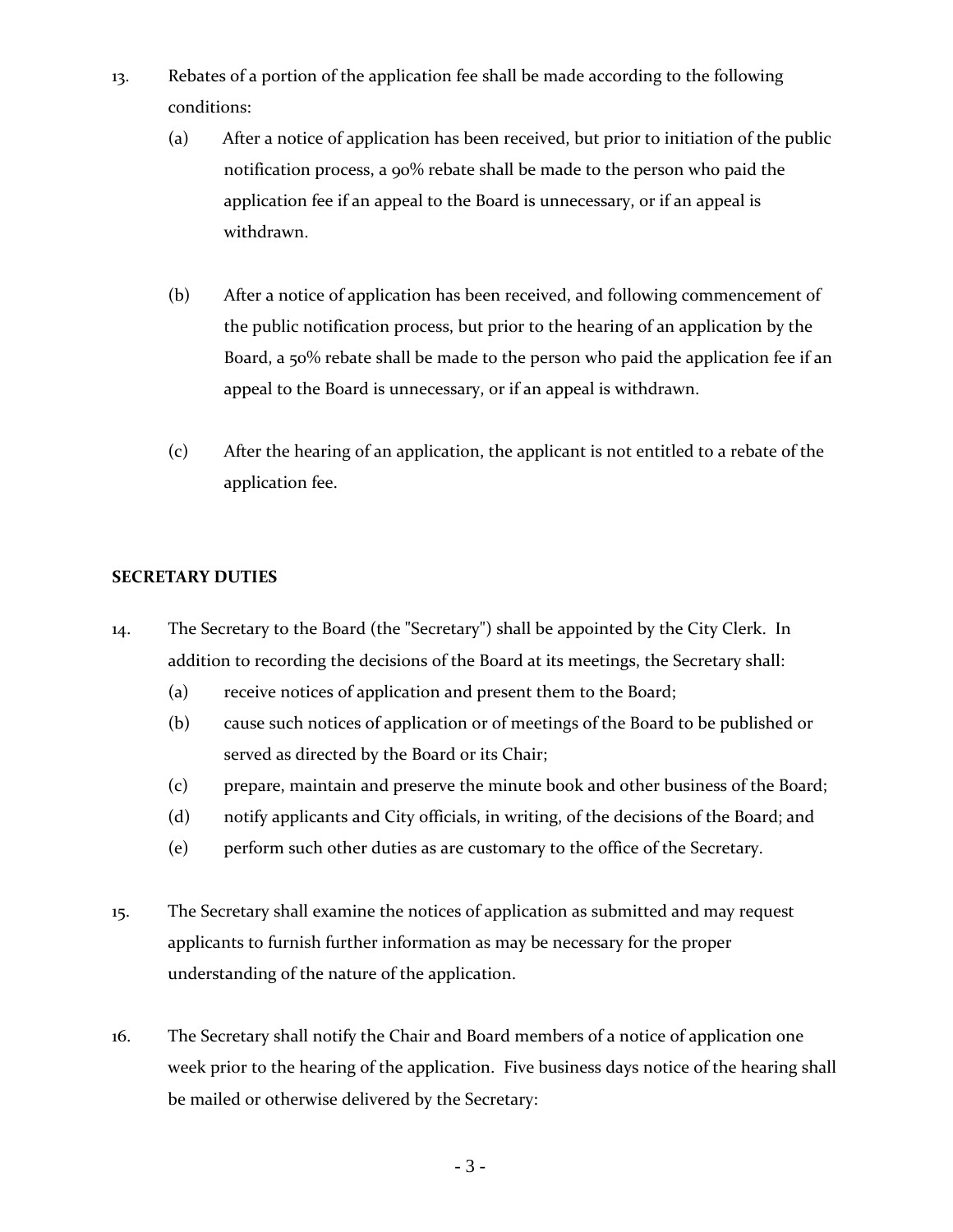- (a) to the applicant, directed to the contact information described in the notice of application; and
- (b) to the owners and occupiers of the properties adjacent to the subject property, including those across dedicated rights-of-way and highways.

## **CONDUCT OF HEARING**

- 17. At the hearing of an application, the Board shall act in good faith and fairly listen to both sides before arriving at a decision. The parties shall be given a chance to correct any statement made at the hearing and contradict it if prejudicial to their view. All hearings and deliberations of the Board shall be open to the public except those hearings or portions of hearings that are closed to the public under the provisions of Section 90(i) of the *Community Charter*.
- 18. The Board shall make its decision based on the written application materials placed before the Board by the Secretary, as well as on the written and verbal submissions presented at the hearing.
- 19. Before reaching a decision on the application before it, the Board may require further information and may defer the hearing from time to time as the Board may deem advisable.
- 20. The applicant may request deferral of the hearing if the applicant notifies the Secretary of such request prior to the hearing and the Board may grant a deferral.
- 21. In the event of an applicant failing to appear at the hearing of the application and no deferral having been requested, or in the event of the applicant being present at the hearing and failing to proceed with the application when called upon by the Secretary to do so, the application may be considered or deferred at the discretion of the Board.
- 22. The applicant may withdraw the application appeal by a written request filed with the Secretary at any time prior to the hearing or may withdraw the application orally at the hearing.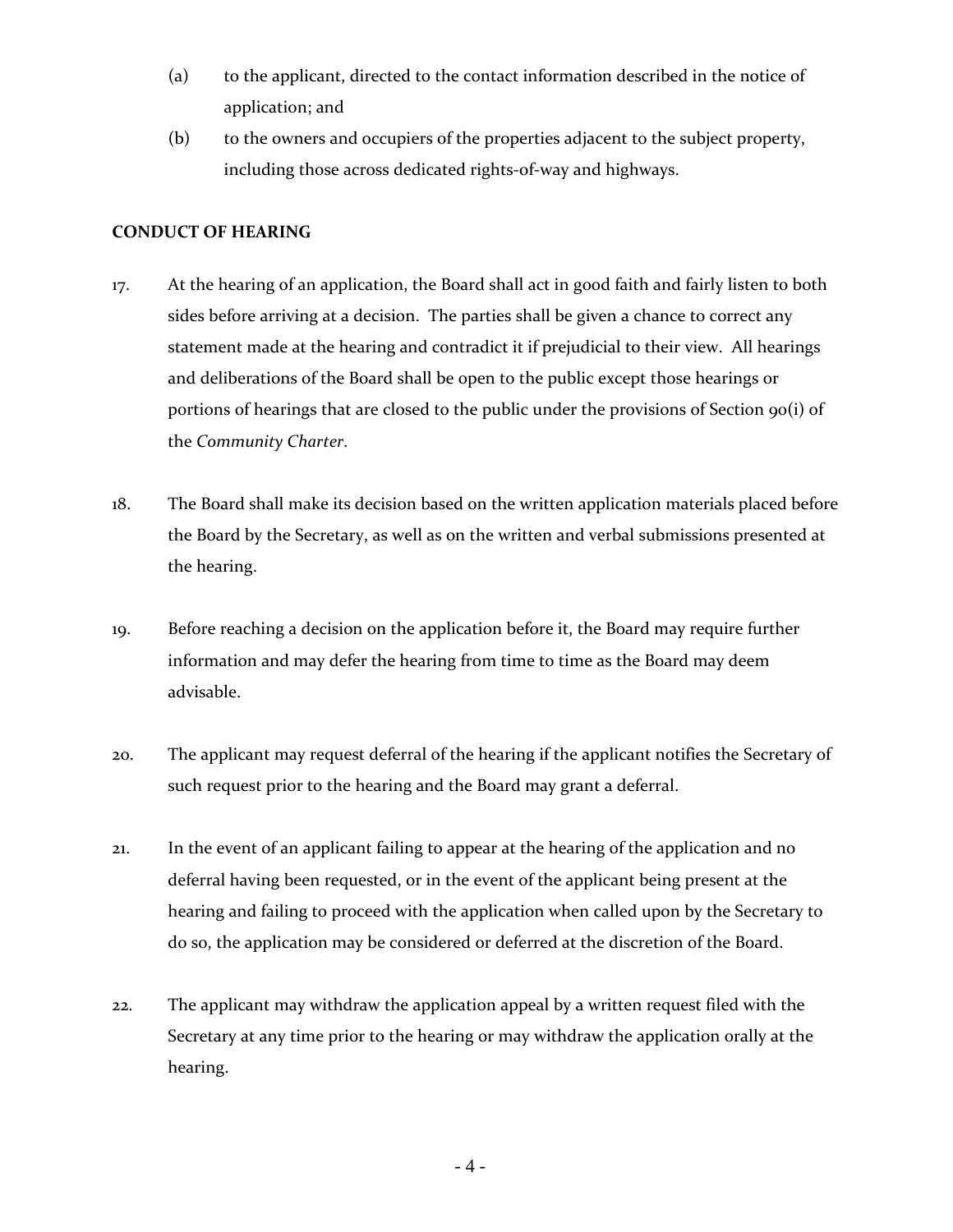- 23. An applicant appearing before the Board shall have the right to be represented by counsel.
- 24. The decision in writing of all or of a majority of the members of the Board is the decision of the Board.
- 25. The decision of the Board shall be mailed or otherwise delivered by the Secretary to the applicant, directed to the contact information described in the application, and shall be deemed good and sufficient notification of the Board's decision.
- 26. In the event of the Board members being equally divided, the application shall be disallowed.
- 27. At the conclusion of the hearing, the Board may render its decision or may adjourn the application and render its decision at a subsequent meeting.
- 28. The decision, and the reasons for the decision, of the Board shall be recorded in writing by the Secretary, and the Secretary shall provide the written decision and written reasons for the decision to the applicant and City officials.
- 29. If an application is allowed by the Board:
	- (a) the Board may set a time within which the lawful construction of the building, structure or manufactured home park must be completed and the construction is not completed within that time; or
	- (b) if that construction is not substantially started within two (2) years of the Board's decision, or within a longer or shorter time period established by the Board in its decision,

then the permission or exemption granted by the Board shall terminate and the provisions of the applicable by-law or section of the *Local Government Act*, as the case may be, shall apply.

- 30. All decisions of the Board are final and binding except as provided for in Section 902(3) of the Local Government Act.
- 31. "Surrey Board of Variance By-law, 2004, No. 15317", as amended, is hereby repealed.